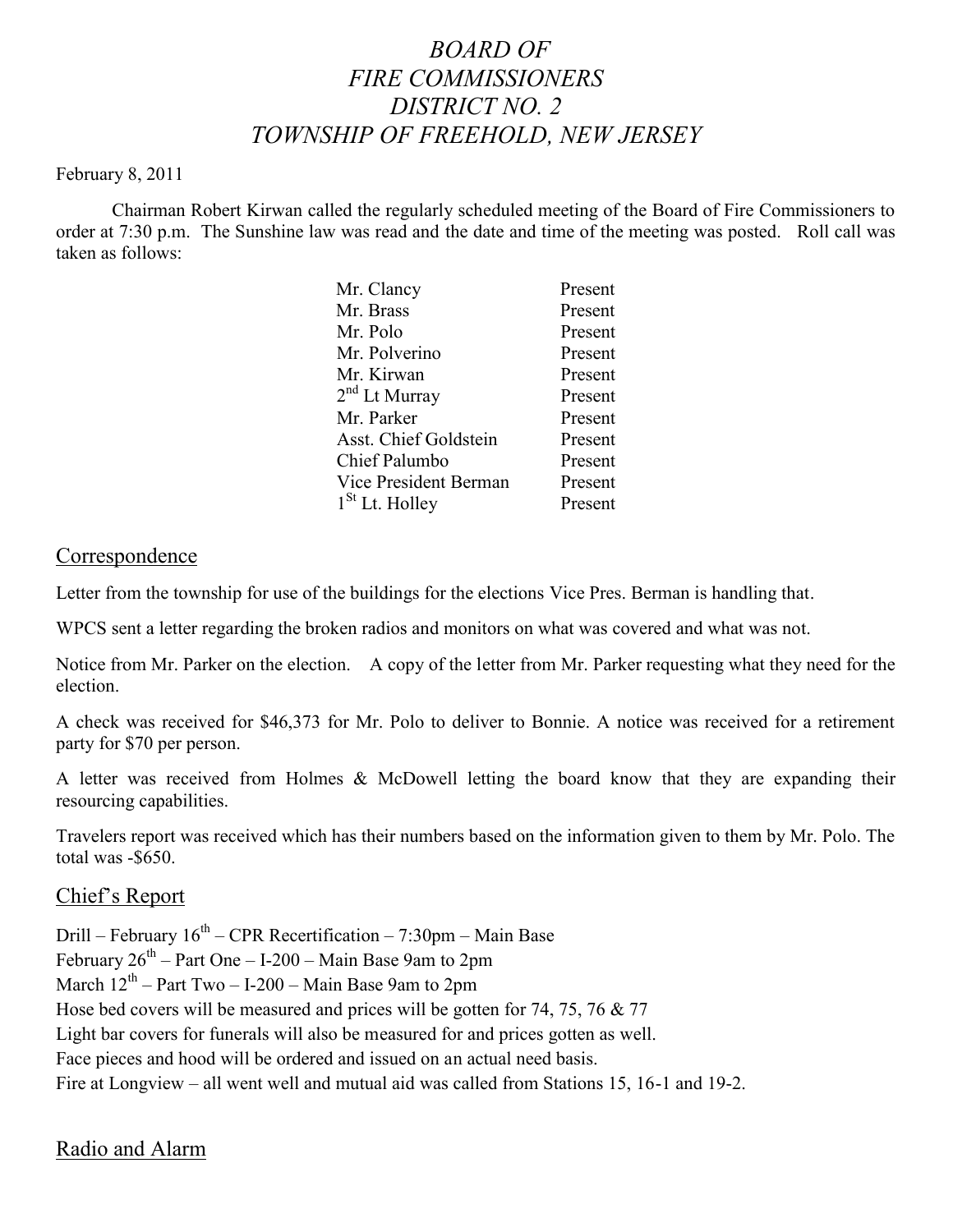All of the headsets are all done except for the one on 75 a new one is being sent. The wiring on 77 was not done well and the company that did the wireless headsets is going to send an estimate on rewiring 77.

# Building

Pond Road – the repairs in the bathroom has been completed.

Daniel's Way – this need to be cleaned out the storage areas to see what is still needed and what we do not need anymore.

#### Insurance

Mr. Polo did the audit with Travelers. He will be going to see Mr. Stankowitz next week so he can start his work.

#### Maintenance

77 – Bad Injector – Repair completed.

75 – Dead battery in Light box – checked out ok

Air bottles on the various engines are being found low or empty. They will be checked for any leaks or bad valves. They may need servicing ASAP. The board discussed possibly replacing the bottles 1/2 at a time by maybe getting a grant or taking the money from surplus or putting it into the budget next year. The board will wait until after the inspection last month to see how many need to be replaced. The board is going to look into hiring a grant writer.

The Chiefs vehicle has a rip in the bumper.

Fire Hose testing estimate from Failsafe 14,031 ft of hose at approx. \$.23 per foot \$3,227.13 Mr. Polo will send the paperwork in so that they can come and do the work. The chief is going to bring his car in for service. Diesel engines do not have to go for inspection. All others have to be done.

Vice President Berman and Mr. Polo will be meeting with the Township Fire Inspector on Thursday

## New Business

Al Regula from Ford came to the meeting so that they board could answer various questions on including if a plow package could be installed he said that it could be added to the package. The tow hitch and the plug in the back he said it is an available option he said it did not have the specs with the tow hitch is standard for class 5 or plow package \$85. He then reviewed certain things starting with the color of the truck he is going to verify which shade of red. It will have all season tires, they would like dark interior all weather floor mats are available for \$75 they will be added.

## Old Business

1<sup>st</sup> Lt. Murray has the quote for the defibrillators for the adult pads \$4335 for the units and all the accessories the board would like to purchase them. Mr. Polo made a motion and Mr. Brass  $2<sup>nd</sup>$  role was called and it was passed to purchase the units.

Asst. Chief Goldstein wanted to ask the board if they would get reimbursed for a Training Class that they would be attending this Saturday.

There being no further business, the meeting was adjourned at 8:24 p.m.

Respectfully submitted,